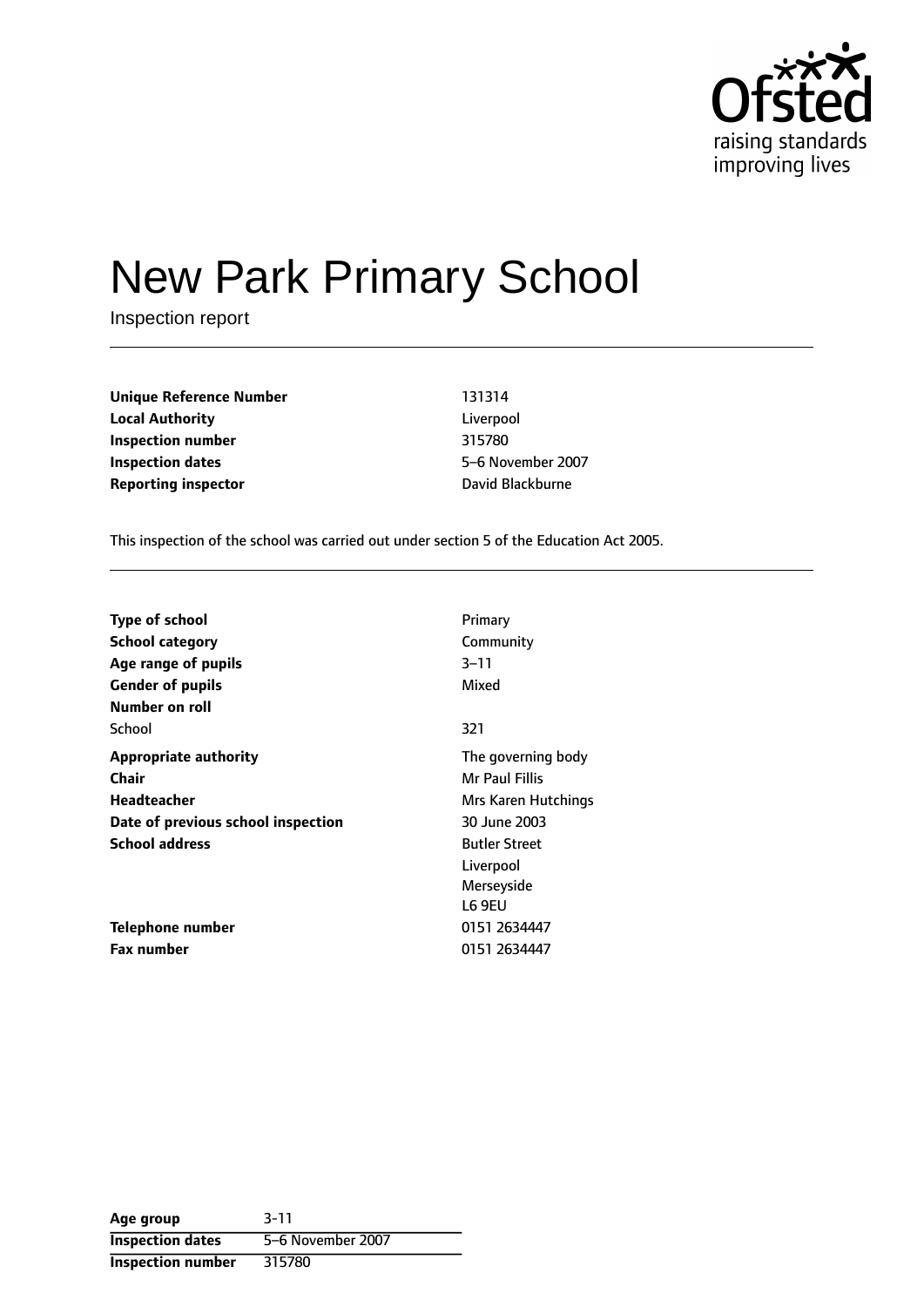.

© Crown copyright 2007

#### Website: www.ofsted.gov.uk

This document may be reproduced in whole or in part for non-commercial educational purposes, provided that the information quoted is reproduced without adaptation and the source and date of publication are stated.

Further copies of this report are obtainable from the school. Under the Education Act 2005, the school must provide a copy of this report free of charge to certain categories of people. A charge not exceeding the full cost of reproduction may be made for any other copies supplied.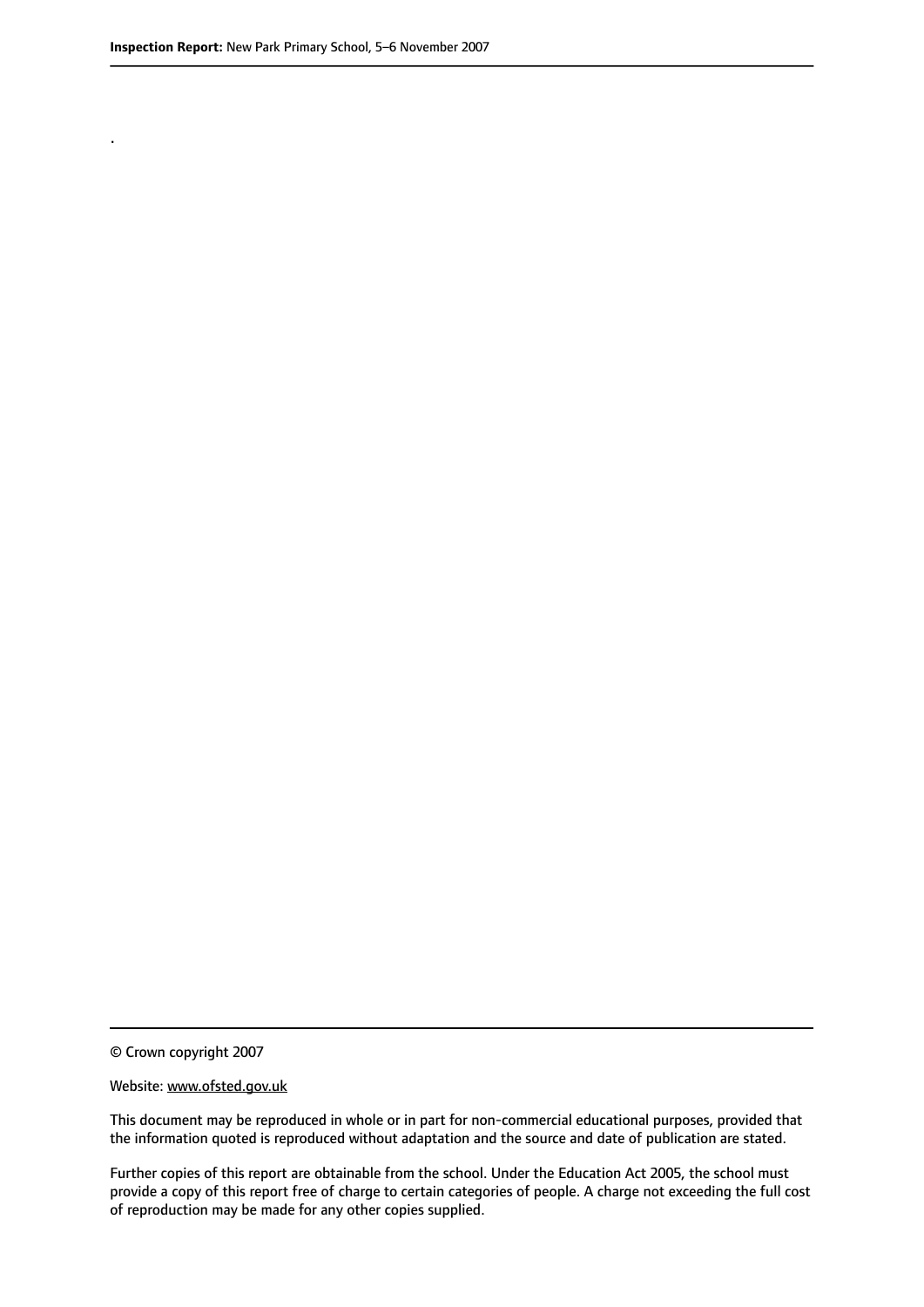# **Introduction**

The inspection was carried out by three Additional Inspectors.

#### **Description of the school**

New Park is a larger than average primary school situated in Kensington, amongst the poorest wards in England in terms of employment and social disadvantage. A much higher than average proportion of pupils is eligible for free school meals. Many pupils have significant barriers to effective learning. The majority of pupils are of White British heritage, but a larger than average number of pupils is from minority ethnic backgrounds. Very high numbers of pupils leave and join the school during each school year. Many pupils are from first generation asylum and refugee families and speak English as an additional language. The school has attained a number of awards including the Basic Skills Mark, Artsmark Silver, Activemark, national Healthy School status and the North West Inclusion Award.

#### **Key for inspection grades**

| Outstanding  |
|--------------|
|              |
| Satisfactory |
| Inadequate   |
|              |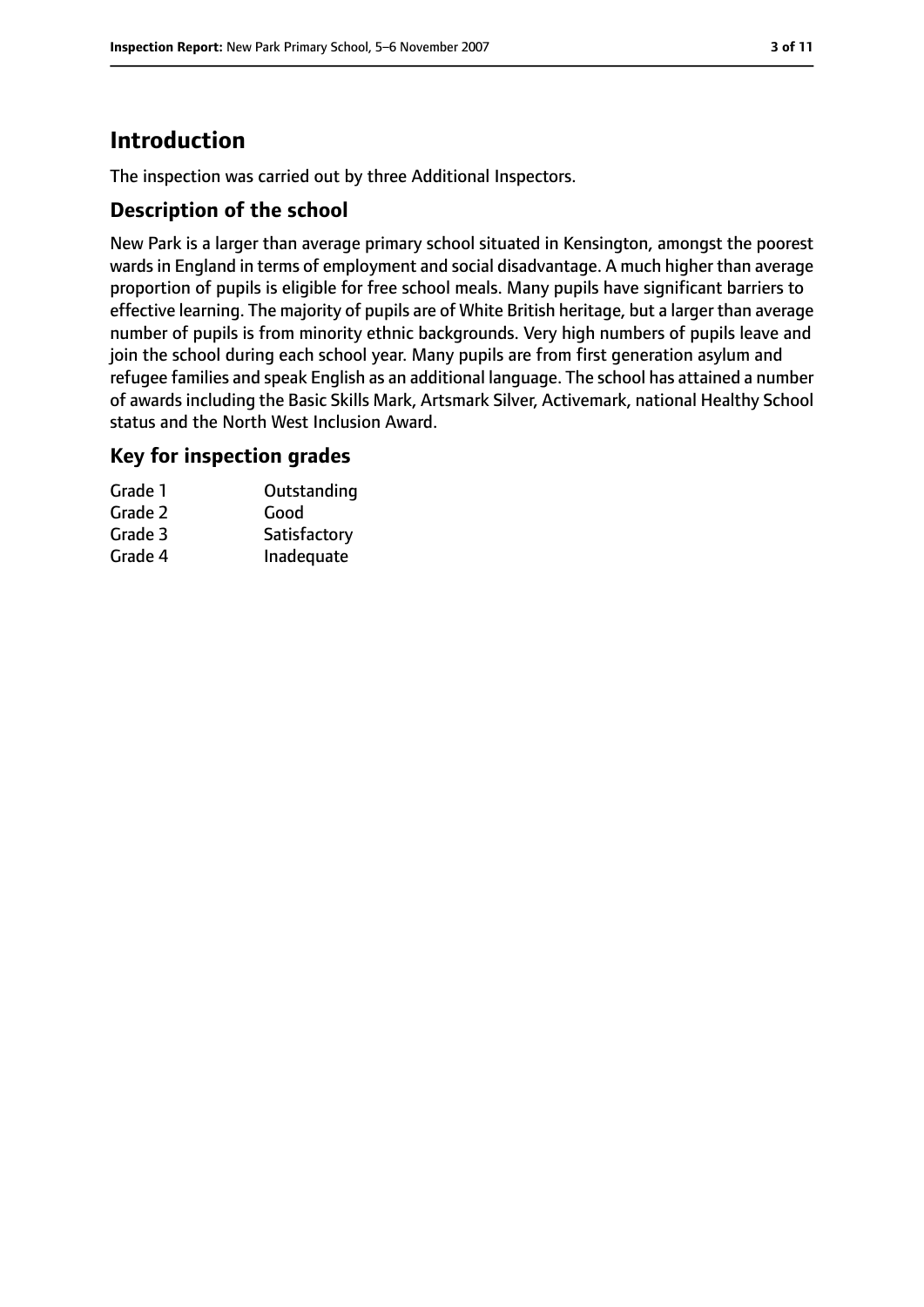# **Overall effectiveness of the school**

#### **Grade: 1**

New Park is an outstanding school. Many pupils start school with significant barriers to achievement and exceptionally low standards. They reach broadly average standards by the end of Year 6 and leave the school as confident, well rounded young people; this represents outstanding achievement. Everyone in the school plays their part in this success. Expectations are high throughout the school and pupils grow in confidence and self-belief.

The school describes itself as a place 'Where children are safe, loved and learning', a description which is embraced by the whole community. Outstanding care and support helps many pupils to overcome a variety of significant barriers to learning. Pupils' behaviour is exemplary and they show a high level of respect at all times for other pupils and all staff and visitors. The excellent racial harmony in the school is clearly seen in the way pupils from a variety of ethnic backgrounds work and play happily together. The curriculum caters well for the needs of all pupils and provides a good variety of experiences. This is clearly seen when pupils use their well developed speaking and listening skills to describe the interest and enjoyment they gain from school. The involvement of pupils in local community projects, including community radio and schemes to improve the environment, shows their outstanding contribution to the community. The school's efforts in teaching pupils about healthy lifestyles and enabling them to make good choices about what they eat and how to spend their time well has earned the school healthy school status.

Throughout each year the school welcomes many new pupils into different year groups. Many of these are from families who are refugees or are seeking asylum. Many speak English as an additional language and are often in the very early stages of learning English. The warm welcome they receive from other pupils and the staff helps them to settle in quickly and effectively. The skilled teaching, support and guidance they receive leads them to make rapid progress in their learning.

Teaching is good and lessons are well planned and engaging, allowing pupils to progress very well. Tasks are generally challenging and promote very successful learning. However, a small minority of tasks given to pupils are not matched accurately enough to their needs and abilities to challenge them sufficiently.

The leadership in the school is outstanding, with the headteacher providing a very clear focus on the development of the whole child, raising self-esteem and personal aspiration. Staff work together well to constantly and effectively evaluate the performance of every aspect of the school. This contributes to the trust parents have in the school doing its best for their children. The outstanding personal development of pupils and the focus on basic skills, as well as the high aspirations that pupils are given, all help to provide for pupils' future economic well-being. The headteacher has already led considerable successful developments in the school and the capacity for further improvement is outstanding. Considering the school's outstanding performance it provides excellent value for money.

#### **Effectiveness of the Foundation Stage**

#### **Grade: 2**

Children start the Foundation Stage considerably below nationally expected levels, particularly so in their personal, social and language development. Outstanding personal care and support ensures they settle quickly into school and subsequently make exceptionally good progress in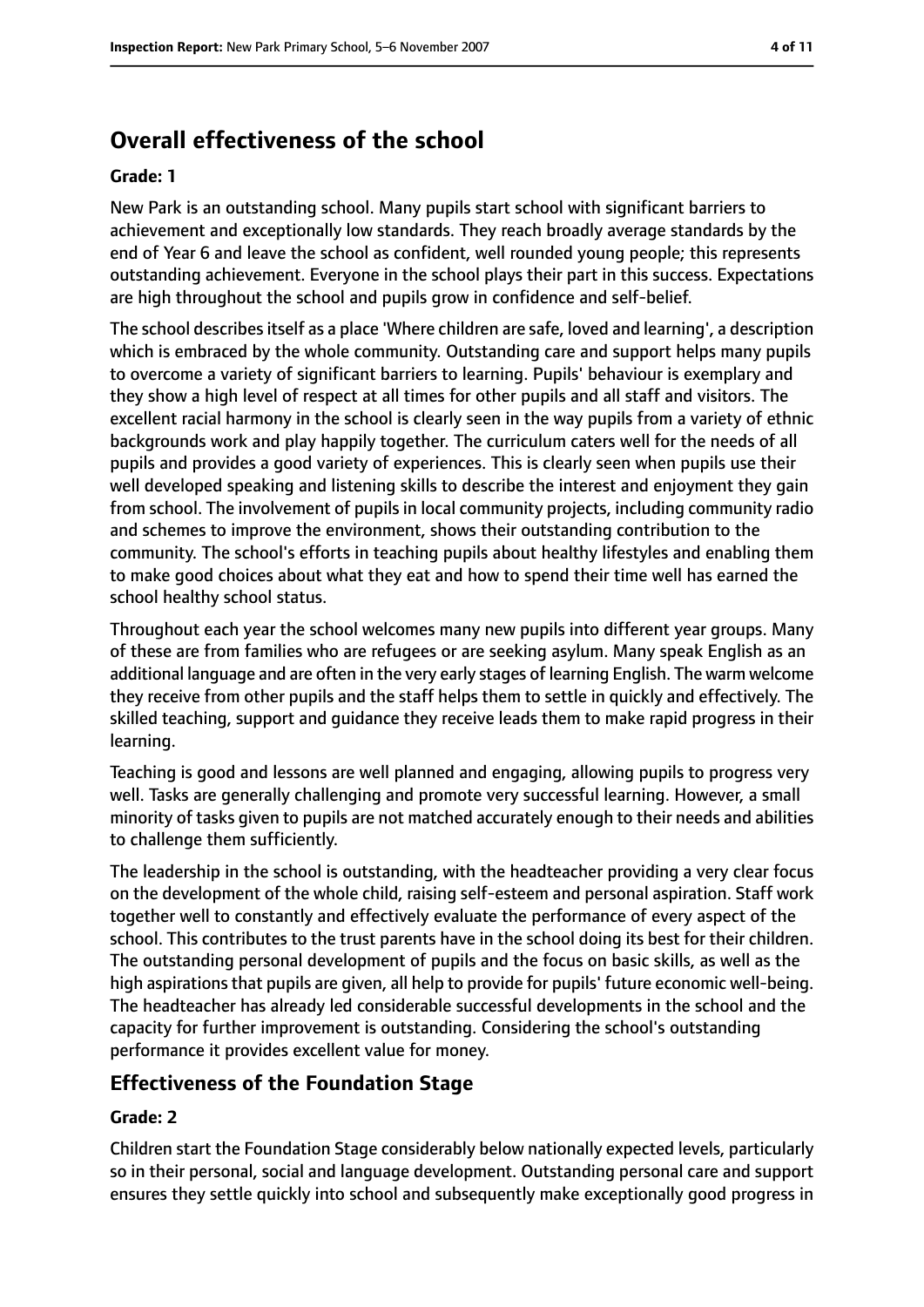their personal development. Staff work in close partnership with parents who value these strong links and this helps children to be happy and to make good progress. The quality of teaching is good and all areas of learning are developed well, from both teacher- and child-initiated learning opportunities. The school has begun to put in place new strategies to ensure outdoor provision is fully accessible to children in Nursery and Reception classes. By the time children leave the Foundation Stage they are still working well below the national expectations for their age, particularly in writing and language development. However, their progress has been good when taking account of their very low starting points. Leadership and management of the Foundation Stage is outstanding and is focused effectively on raising children's achievement and enriching their learning experiences.

## **What the school should do to improve further**

■ Challenge all pupils at the appropriate levels for their ability in all lessons to ensure they make the best progress possible.

## **Achievement and standards**

#### **Grade: 1**

The school, conscious that standards are still not as high as they would wish, has been over-cautious in grading the achievement of its pupils. Pupils enter Key Stage 1 with well below national expectations in most areas of learning, particularly in communication and writing. Pupils make at least good progress throughout the school and overall standards, by the time they leave school, are broadly average. This is reflected in the Year 6 national tests results over time which are around the national average. The 2007 results were a little weaker because an even greater proportion of pupils than usual had significant disruption to their learning. Current pupils are making stronger progress and reaching better standards. The high rate of pupils leaving and joining the school is a significant barrier to consistently raising standards. School records clearly show that those pupils who remain with the school for the whole of their primary years attain standards in line with the national averages by the end of Year 6, which is outstanding achievement from their very low starting points. Throughout the school pupils are making greater than the nationally expected rates of progress. Pupils with learning difficulties and/or disabilities make similar progress to their classmates as a result of the outstanding support they receive. Pupils with English as an additional language some of whom are at the early stages of learning English make rapid progress due to the highly inclusive nature of the school.

## **Personal development and well-being**

#### **Grade: 1**

Pupils thrive in this school. They say that 'Teachers are nice and help you with your work and help you to share'. They thoroughly enjoy school and say they feel safe, knowing who to turn to if they need help. Pupils' spiritual, moral and social development is outstanding and their behaviour is exemplary. They have a wide range of responsibilities in school including those of prefect, school councillor, and playground leader, which they take seriously and enjoy. They develop into caring, thoughtful mature young people and contribute significantly to making their school a happy, caring, harmonious place for all. Pupils' growing confidence was demonstrated in an assembly led by the Year 6 head girl who shared her knowledge of her culture and religious belief with the whole school. Pupils acquire excellent learning habits and become independent learners, which prepares them well for their future lives. Pupils know the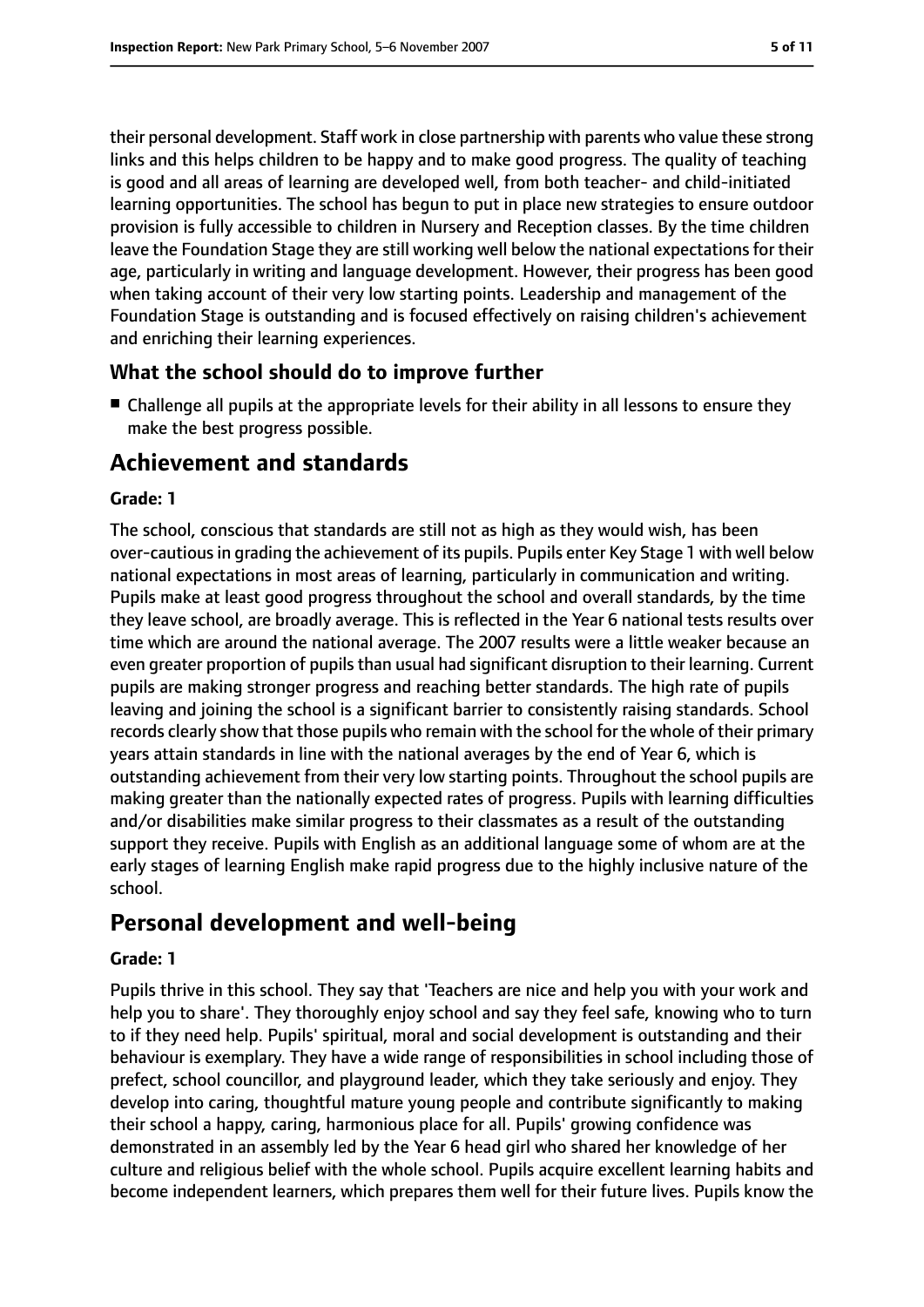importance of leading a healthy lifestyle and have been instrumental in improving menus at lunchtime and introducing the selling of healthy snacks at playtime. This is reflected in the achievement of the healthy schools award. Pupils care very much about their own community and the wider world. Through fundraising and supporting local and national initiatives they learn to care for others less fortunate than themselves. Attendance is broadly average overall and for most pupils is above the national average; however, a small minority of poor attenders adversely affects the attendance level for the school, despite its best efforts.

# **Quality of provision**

#### **Teaching and learning**

#### **Grade: 2**

The quality of relationships in all classes is very good, encouraging all pupils to do their best. Pupils' learning behaviour is excellent with pupils listening carefully to their teachers and being fully engaged in their lessons. The good use of resources such as computers and interactive whiteboards also helps to capture pupils' interest and stimulate their learning. Very effective use is made of teaching assistants to support and help pupils access the curriculum and learn as well as they can. Teaching is typically good as lessons are well planned and assessment is used to inform future planning. Grouping pupils by ability in Key Stage 2 is effective in helping pupils to progress well in their learning. In a small number of lessons tasks did not provide enough challenge because they were not sufficiently closely matched to pupils' needs and abilities.

#### **Curriculum and other activities**

#### **Grade: 2**

Pupils are well served by a broad, balanced, rich and diverse curriculum. It builds on prior attainment, and evidence of pupils' effective progress in mathematics, English and science can be seen in their assessment books. A wide variety of writing opportunities in different subjects helps pupils to develop and reinforce their skills. A good range of visits and visitors, including artists, poets and dancers, enriches learning. Regular themed weeks add to pupils' enjoyment of their learning and extend their knowledge and understanding of other cultures. Industry days involve the whole school and serve to inform pupils about the world of work and raise their aspirations about their future in it. Pupils who speak English as additional language or have learning difficulties and/or disabilities have their individual needs catered for well. Extra-curricular activities offered to pupils across Key Stages 1 and 2 often involve exercise and cater for a variety of pupils' interests and include a residential visit for the older pupils.

#### **Care, guidance and support**

#### **Grade: 1**

Exemplary pastoral care is evident for all groups of pupils, many of whom have very significant barriers to their learning. Pupils in need are cared for by staff who believe passionately that every child is important and is to be respected. This belief is reflected in the overwhelming support of parents for the school. A typical comment is, 'With excellent support of the learning mentor and teacher from the 'Good to be good' programme, my child was able to move back into a mainstream class where he is now achieving well.' Arrangements for safeguarding pupils are well established and health and safety risk assessments are carried out rigorously. Pupils are kept well informed of the progress they make and the helpful marking and assessment of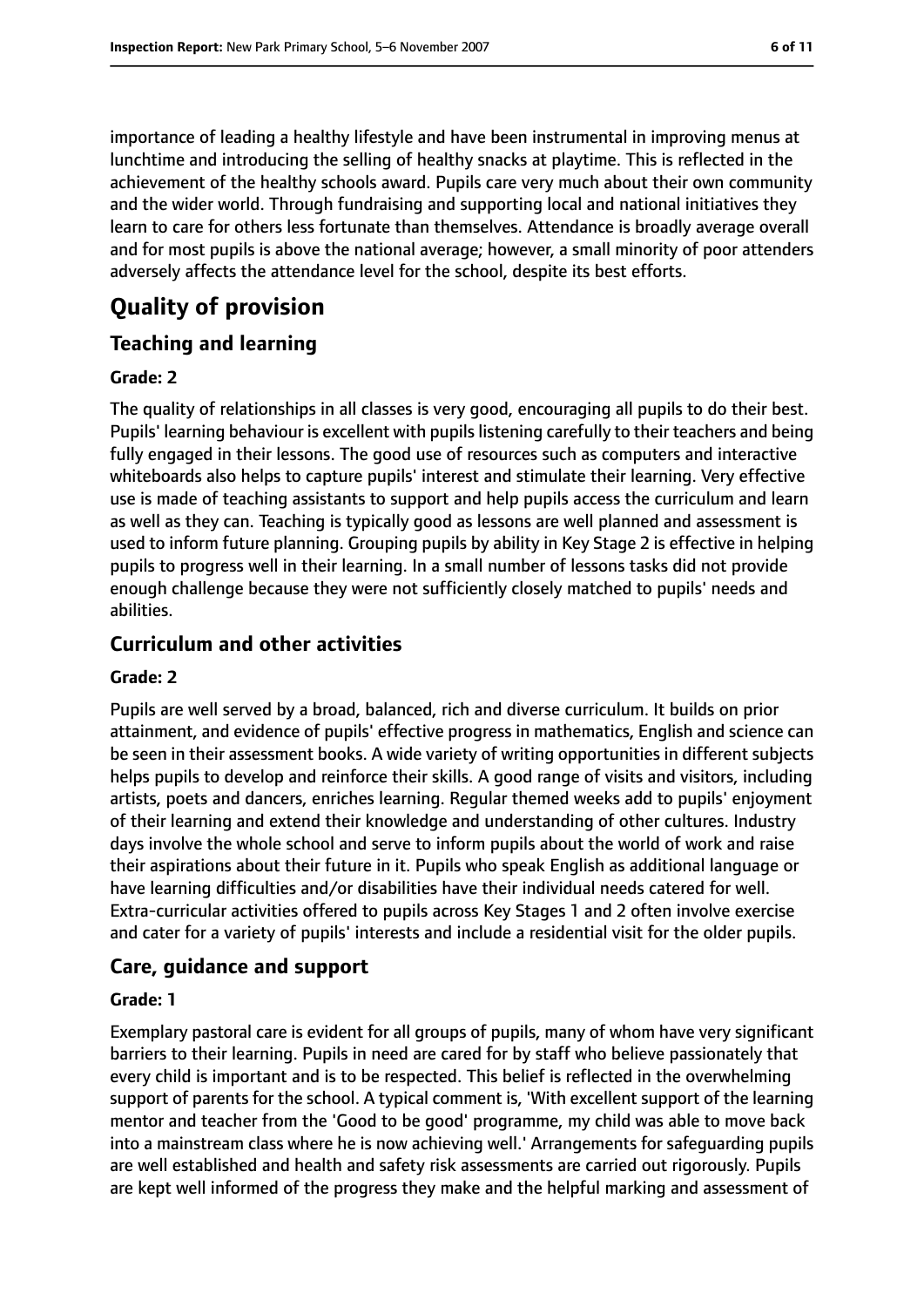their work ensures that they are very clear as to what they need to do to improve. Through this outstanding pastoral support, pupils are enabled to make outstanding progress both academically and in their personal development.

#### **Leadership and management**

#### **Grade: 1**

As a result of the high expectations that the school has for itself, it has been too modest in its grading of leadership and management. The headteacher is well respected in the community and provides strong and inspirational leadership. Her vision for the school is shared with staff, pupils and parents with such passion and conviction that everyone feels ownership of it. A highly skilled deputy headteacher and leadership team very ably assist the headteacher. Appropriate aspects of leadership have been effectively distributed, giving staff important roles and responsibilities. School leaders set challenging targets at all levels in school and the school's system for self-evaluation includes regular and rigorous examination of all aspects of pupil development each term. This leads to pupils' outstanding progress and personal development. This is an inclusive school into which the many new pupils it receives each year are welcomed by staff and pupils alike. Resources are very well managed to ensure pupils receive the support for learning that they need, and additional resources have been obtained to provide further sports and arts facilities for the school and its community. Government requirements to safequard learners are well met and the care provided for learners is outstanding throughout the school. Governors fulfil their role well, being passionate about providing for the development of the whole child and ensuring that pupils have well developed skills and high aspirations. The strong links established by the headteacher with parents are reflected in their overwhelmingly positive opinion of the school.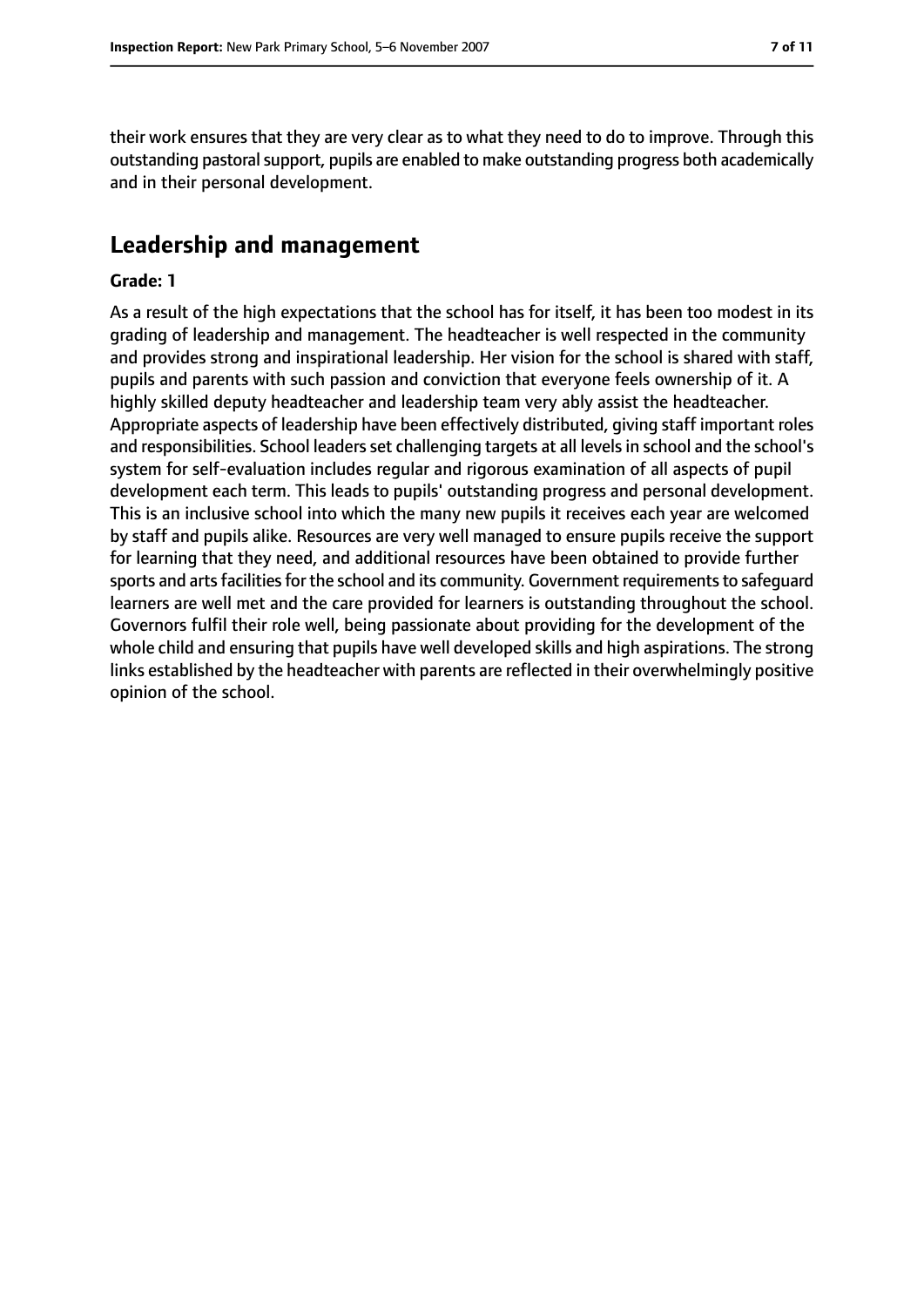**Any complaints about the inspection or the report should be made following the procedures set out in the guidance 'Complaints about school inspection', which is available from Ofsted's website: www.ofsted.gov.uk.**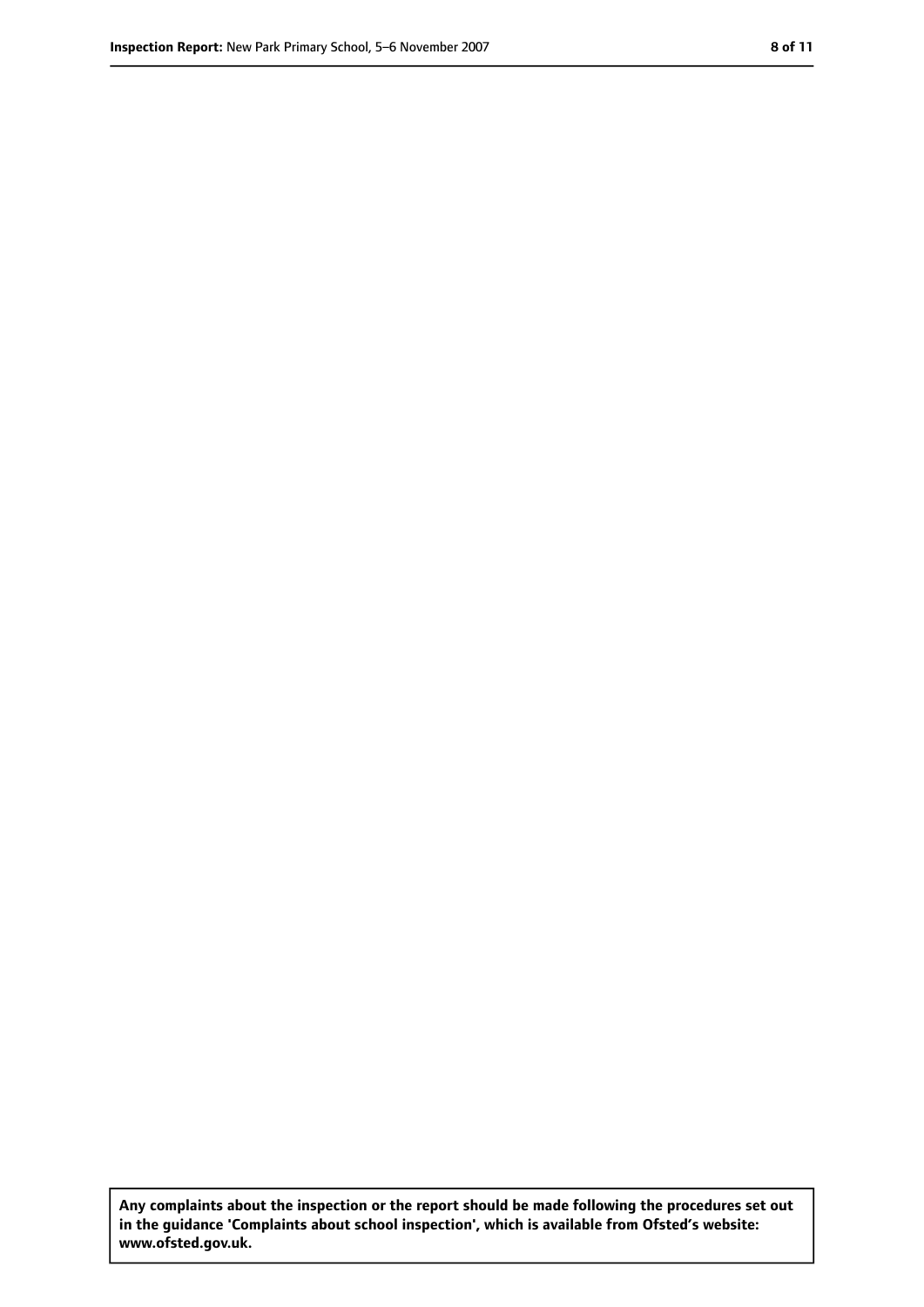#### **Annex A**

# **Inspection judgements**

| $^{\circ}$ Key to judgements: grade 1 is outstanding, grade 2 good, grade 3 satisfactory, and | School         |
|-----------------------------------------------------------------------------------------------|----------------|
| arade 4 inadequate                                                                            | <b>Overall</b> |

## **Overall effectiveness**

| How effective, efficient and inclusive is the provision of education, integrated<br>care and any extended services in meeting the needs of learners? |     |
|------------------------------------------------------------------------------------------------------------------------------------------------------|-----|
| Effective steps have been taken to promote improvement since the last<br>inspection                                                                  | Yes |
| How well does the school work in partnership with others to promote learners'<br>well-being?                                                         |     |
| The effectiveness of the Foundation Stage                                                                                                            |     |
| The capacity to make any necessary improvements                                                                                                      |     |

#### **Achievement and standards**

| How well do learners achieve?                                                                               |  |
|-------------------------------------------------------------------------------------------------------------|--|
| The standards <sup>1</sup> reached by learners                                                              |  |
| How well learners make progress, taking account of any significant variations between<br>groups of learners |  |
| How well learners with learning difficulties and disabilities make progress                                 |  |

## **Personal development and well-being**

| How good is the overall personal development and well-being of the<br>learners?                                  |  |
|------------------------------------------------------------------------------------------------------------------|--|
| The extent of learners' spiritual, moral, social and cultural development                                        |  |
| The extent to which learners adopt healthy lifestyles                                                            |  |
| The extent to which learners adopt safe practices                                                                |  |
| How well learners enjoy their education                                                                          |  |
| The attendance of learners                                                                                       |  |
| The behaviour of learners                                                                                        |  |
| The extent to which learners make a positive contribution to the community                                       |  |
| How well learners develop workplace and other skills that will contribute to<br>their future economic well-being |  |

## **The quality of provision**

| How effective are teaching and learning in meeting the full range of the<br>learners' needs?          |  |
|-------------------------------------------------------------------------------------------------------|--|
| How well do the curriculum and other activities meet the range of needs<br>and interests of learners? |  |
| How well are learners cared for, quided and supported?                                                |  |

 $^1$  Grade 1 - Exceptionally and consistently high; Grade 2 - Generally above average with none significantly below average; Grade 3 - Broadly average to below average; Grade 4 - Exceptionally low.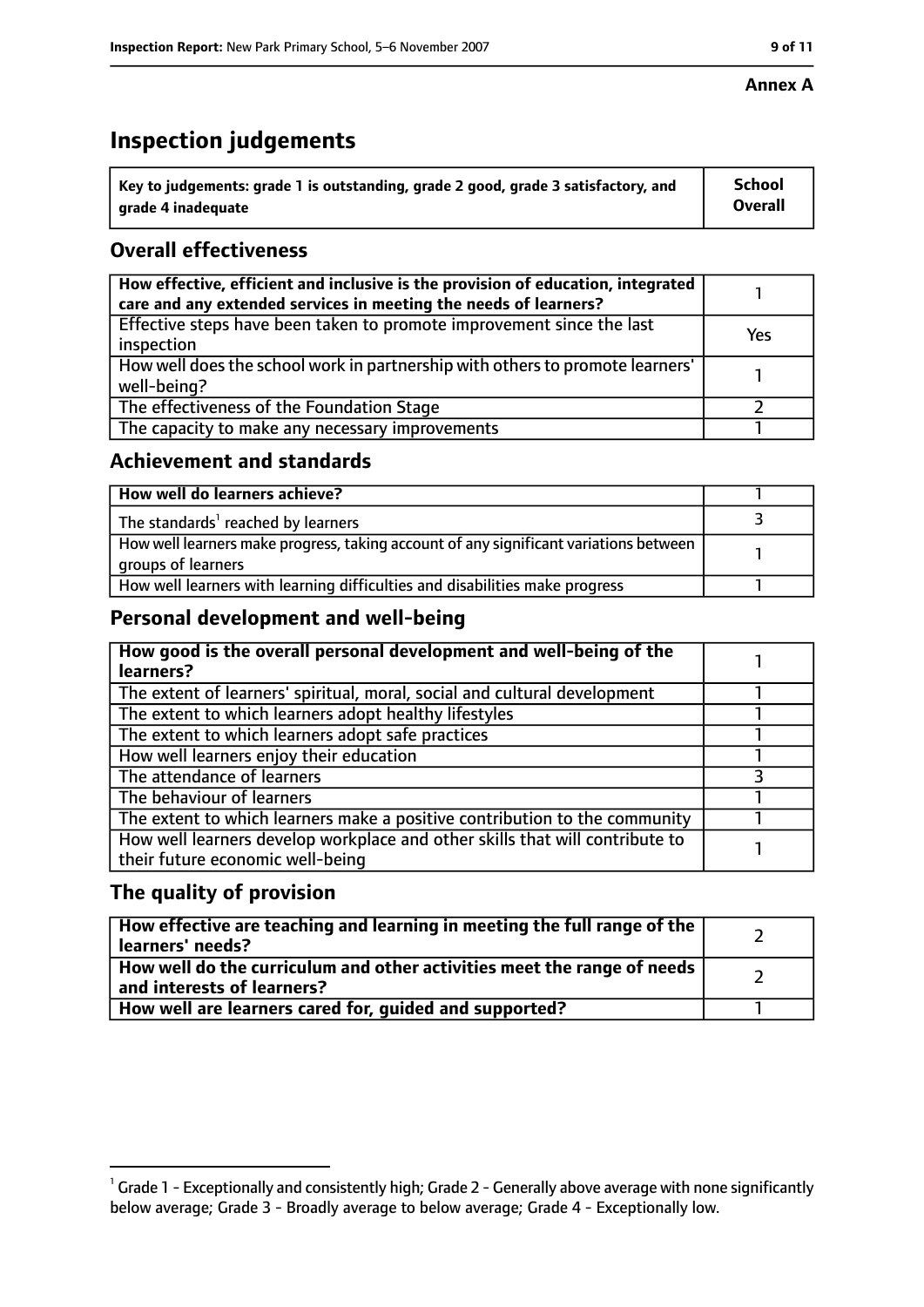#### **Annex A**

# **Leadership and management**

| How effective are leadership and management in raising achievement<br>and supporting all learners?                                              |           |
|-------------------------------------------------------------------------------------------------------------------------------------------------|-----------|
| How effectively leaders and managers at all levels set clear direction leading<br>to improvement and promote high quality of care and education |           |
| How effectively leaders and managers use challenging targets to raise standards                                                                 |           |
| The effectiveness of the school's self-evaluation                                                                                               |           |
| How well equality of opportunity is promoted and discrimination tackled so<br>that all learners achieve as well as they can                     |           |
| How effectively and efficiently resources, including staff, are deployed to<br>achieve value for money                                          |           |
| The extent to which governors and other supervisory boards discharge their<br>responsibilities                                                  |           |
| Do procedures for safequarding learners meet current government<br>requirements?                                                                | Yes       |
| Does this school require special measures?                                                                                                      | <b>No</b> |
| Does this school require a notice to improve?                                                                                                   | No        |